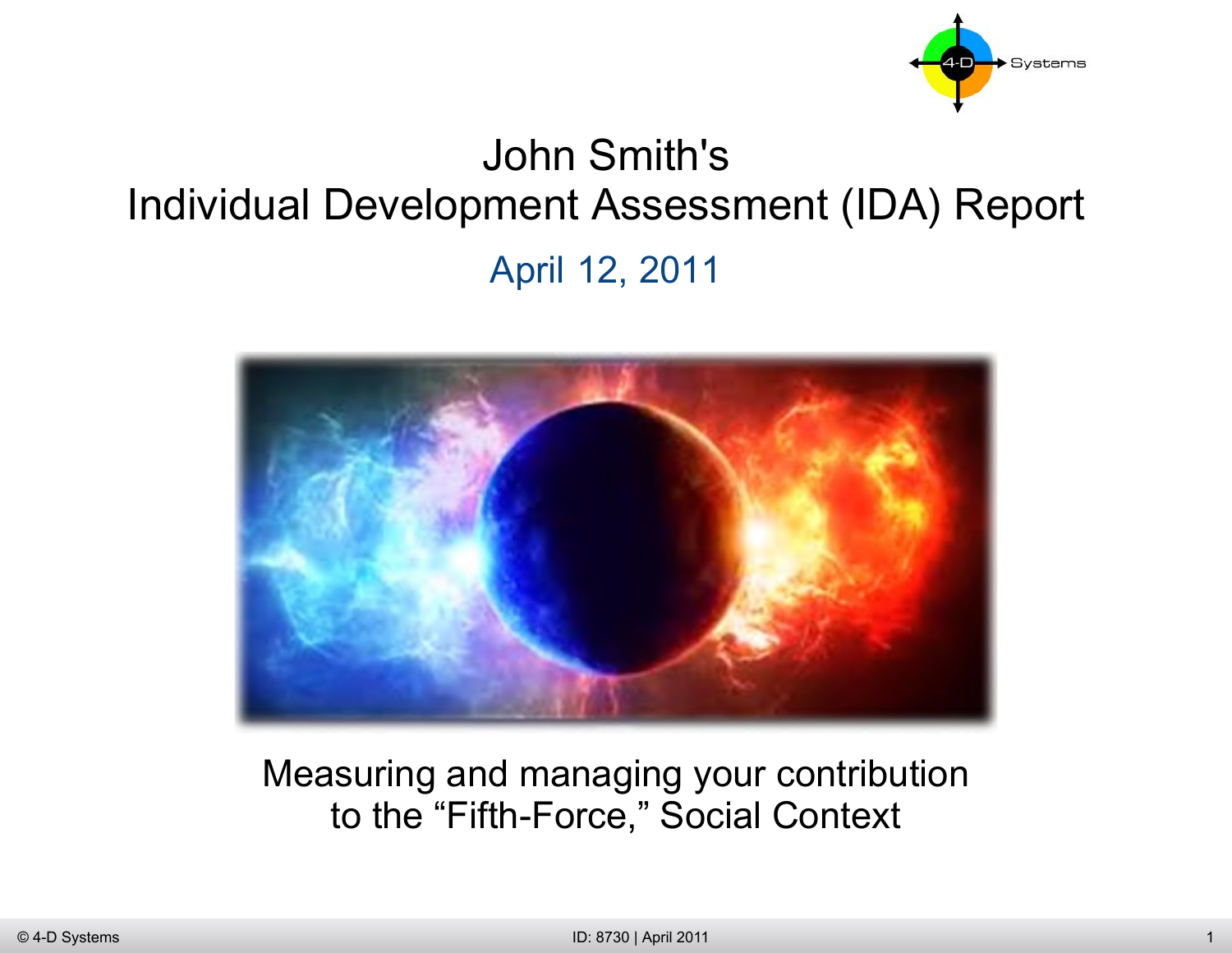#### **11 Completed**

abc1@abc.com abc2@abc.com abc3@abc.com abc4@abc.com abc5@abc.com abc6@abc.com abc7@abc.com abc8@abc.com abc9@abc.com abc10@abc.com abc11@abc.com

#### **1 Not Completed**

abc12@abc.com

## **0 Opted Out**

**Note:** The assessment informed participants that reports display all 'opt out' reasons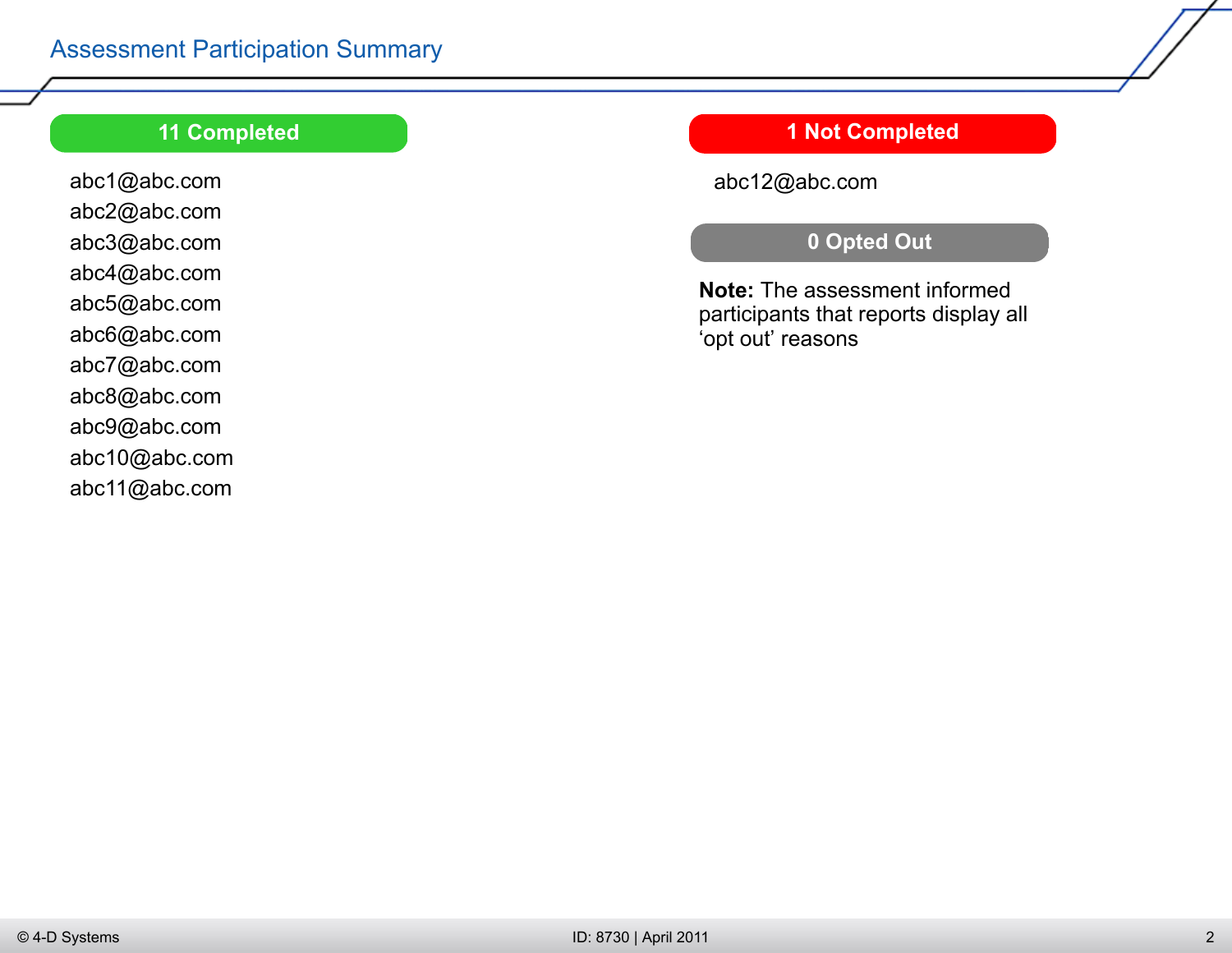

Note: The display includes past assessment data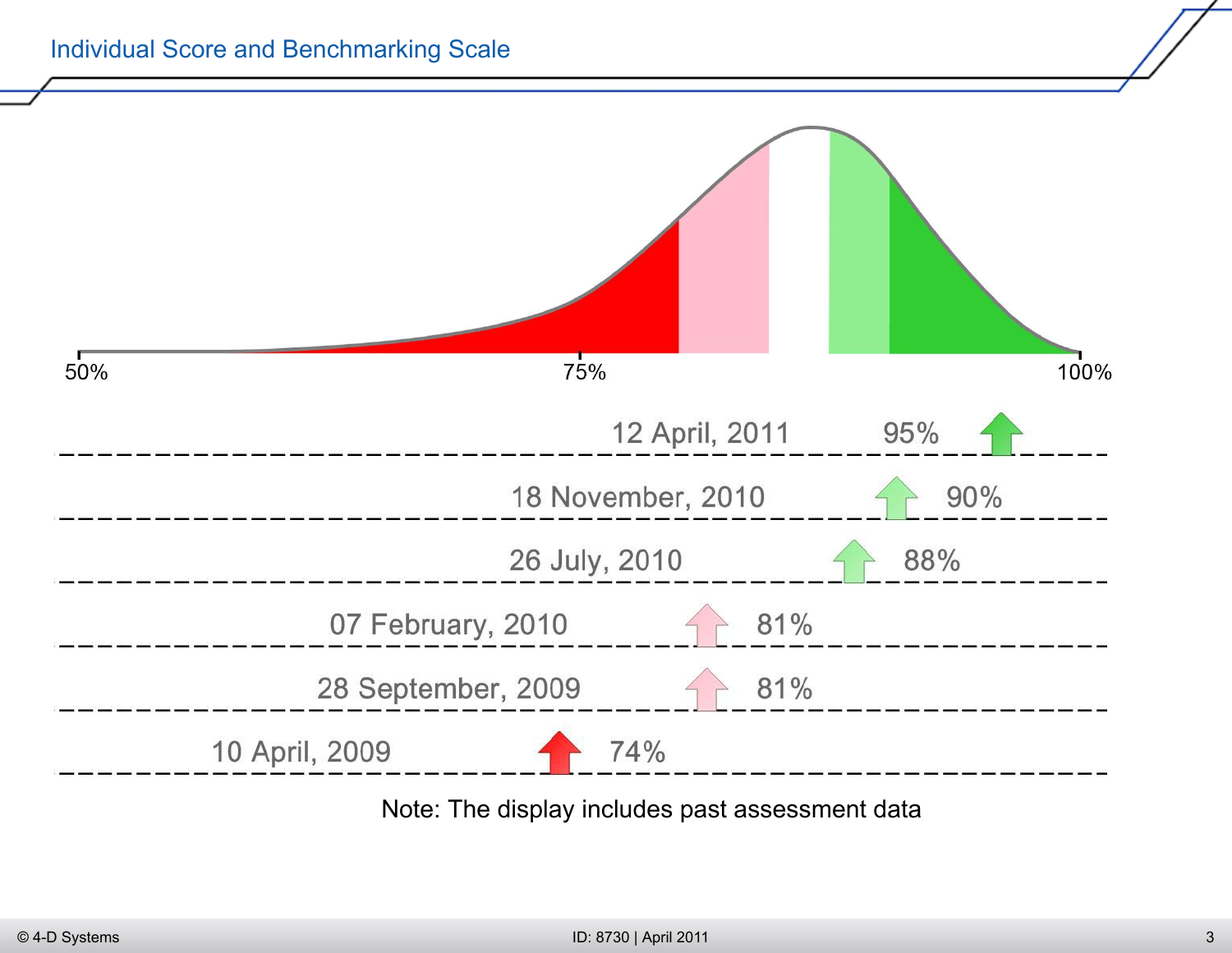# Each Participant's Perception



Average Response 90%

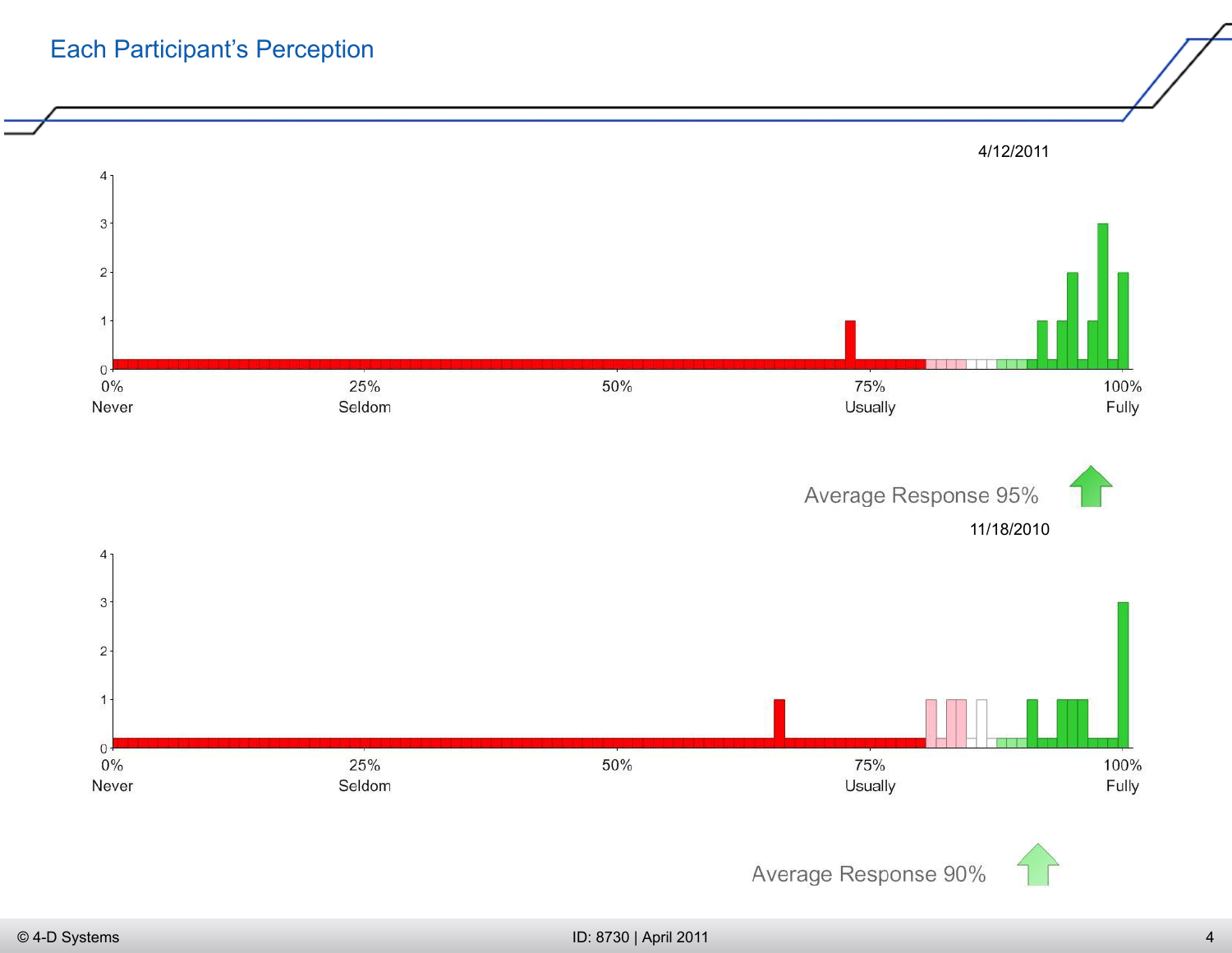# Each Participant's Perception

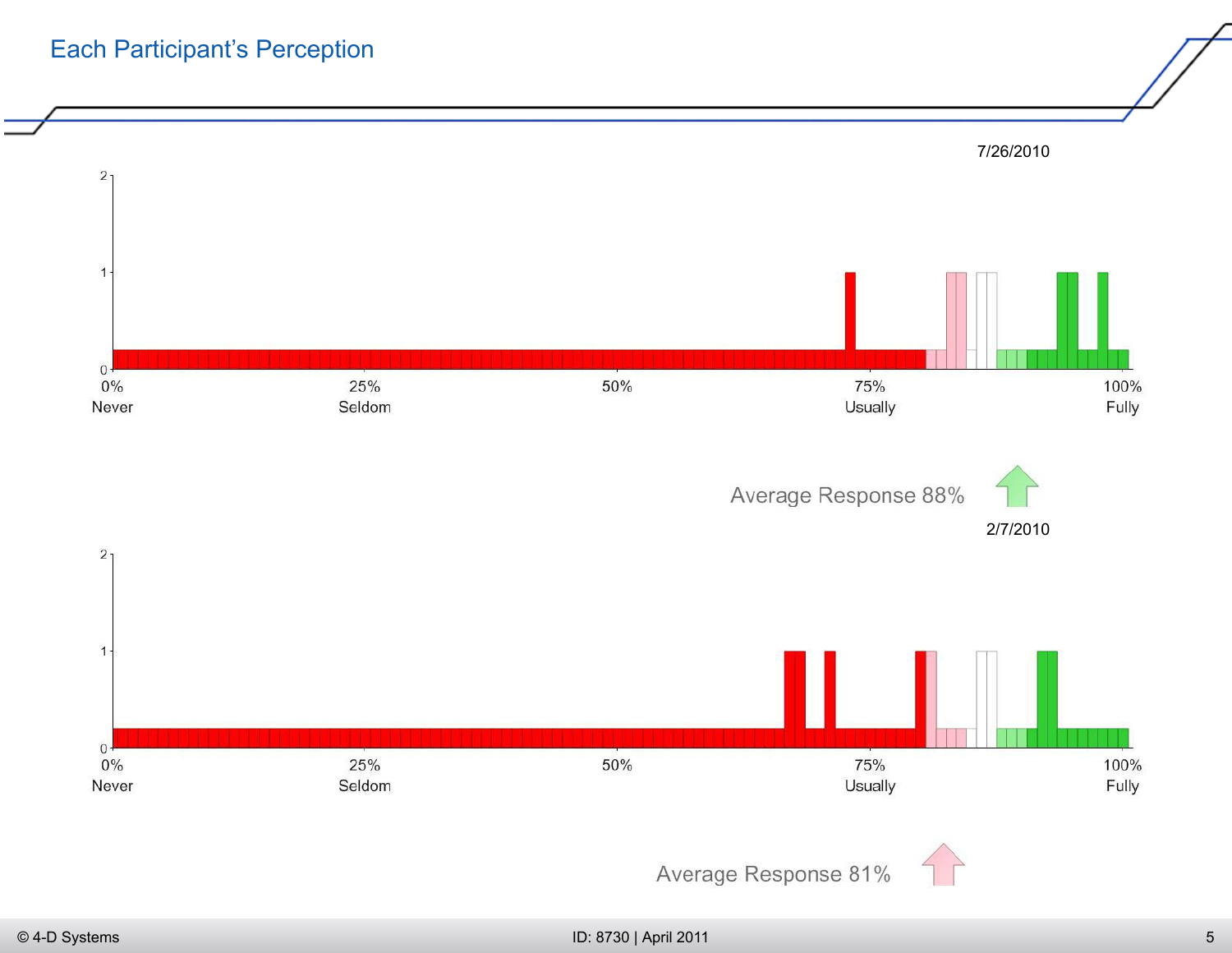# Each Participant's Perception

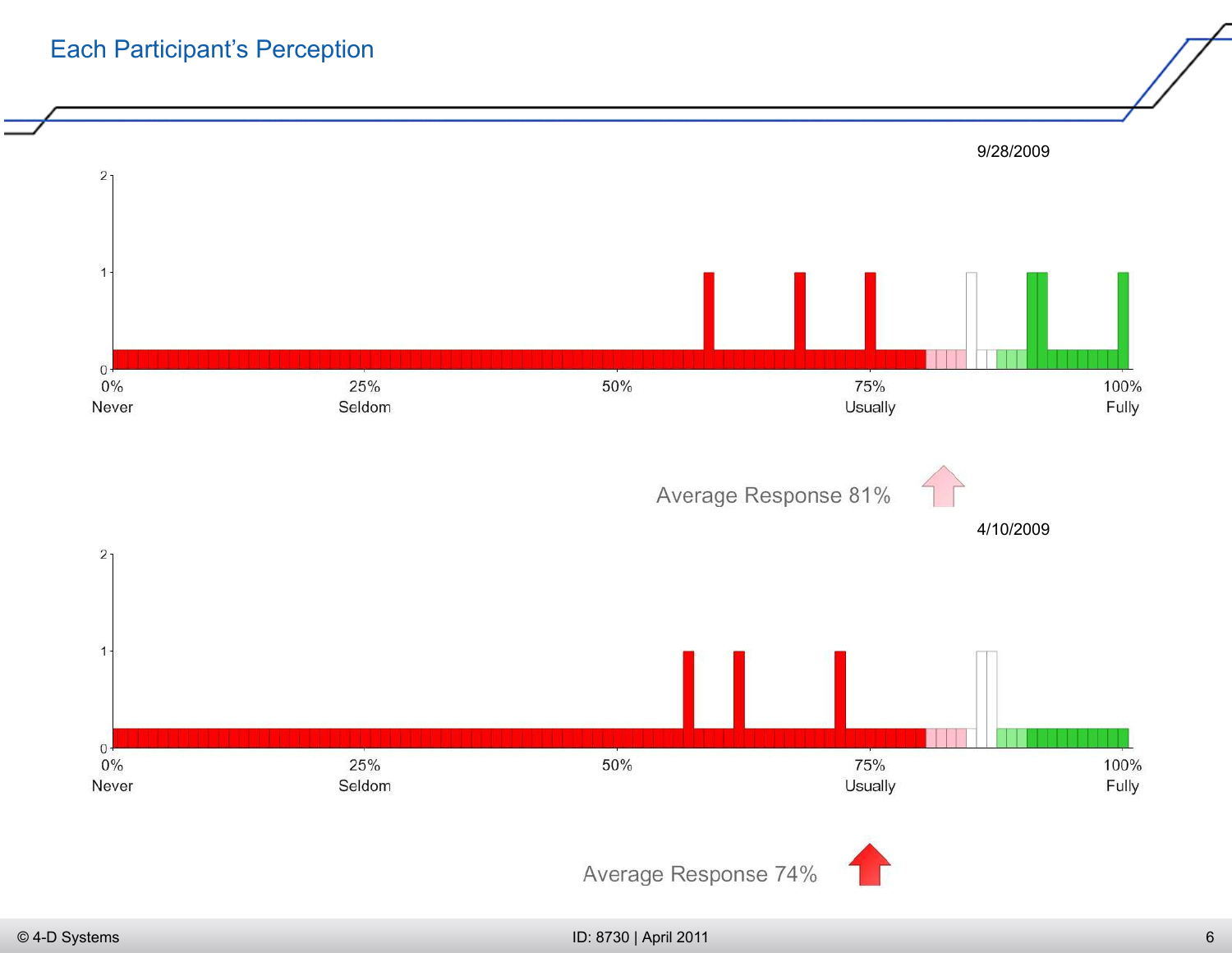#### Relative Ranking of Behaviors

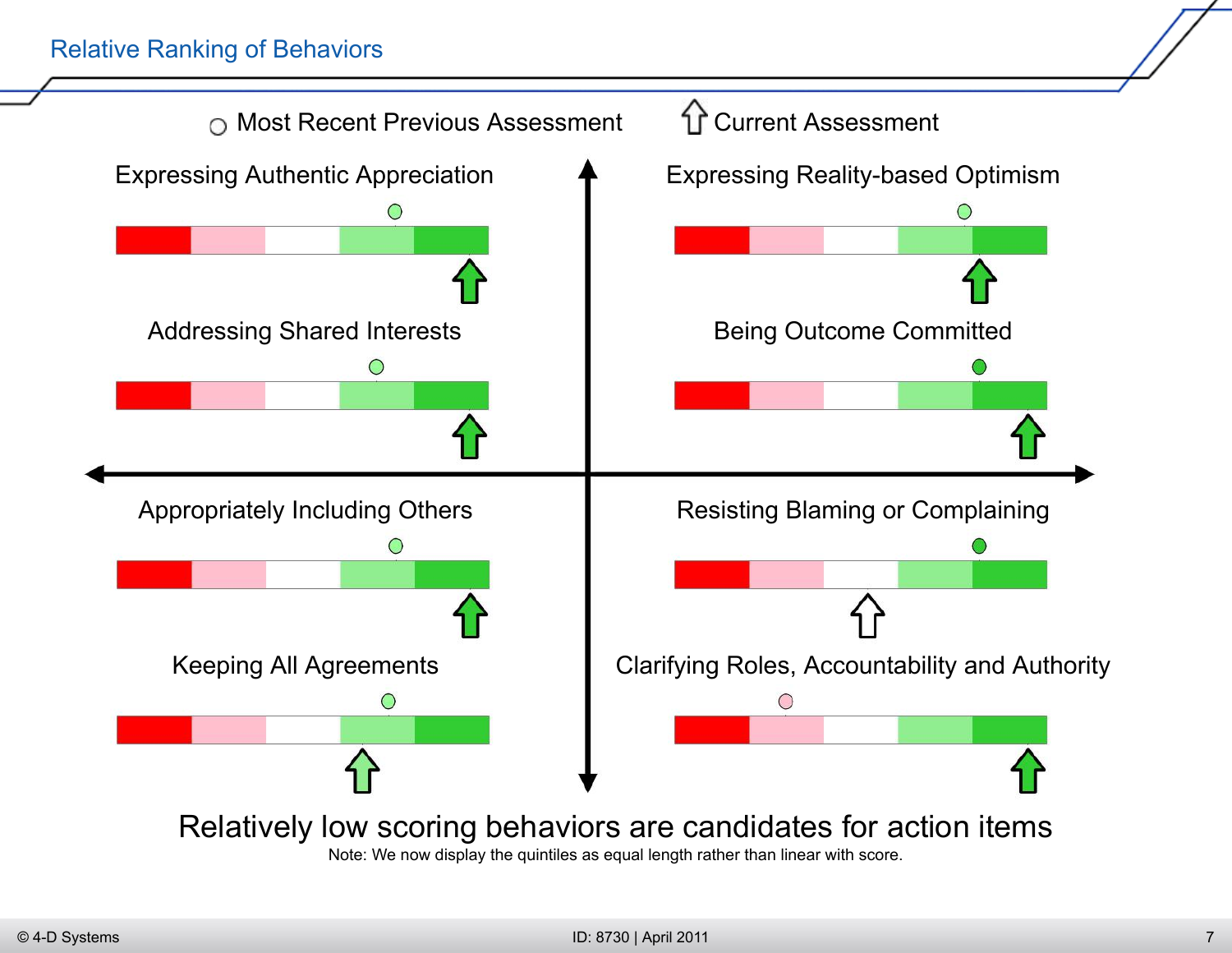One good reason to make "Expressing Authentic Appreciation" habitual is that it is quite enjoyable. Why not treat yourself to good feelings when it is so easy? Moreover, your habitual expressions of appreciation create a team (and family) context of mutual respect. People are easier to work with, and perform more efficiently in this context.

> Individuals can meet the *standard* by appreciating others Habitually, Authentically, Promptly, Proportionally and Specifically. (We call this "HAPPS" appreciation.)



- "Expressing appreciation has become relatively natural for John and supports good quality teamwork. He has become adept at shifting others to this attitude and action."
- "A model that matches the best I have experienced in my career. "
- "At a level that does not require attention and provides net energy to the team. "
- "Generally at a level that is supportive of the team, and can slip under intense pressure. "

## Actions/Exercises

- 1. Decide now to live in the mindset of gratitude. People are often concerned that others might not experience their expressions of appreciation as authentic. If you first experience appreciation, then express what you experienced, you are sure to be fully authentic. Choosing to live in gratitude will provide this experience.
- 2. Then use, "Where attention goes, power flows." Write down what you are grateful for in your work, family and life. Then, put what you are grateful for on your nightstand and meditate on it before you go to sleep.

## Continued on the next page.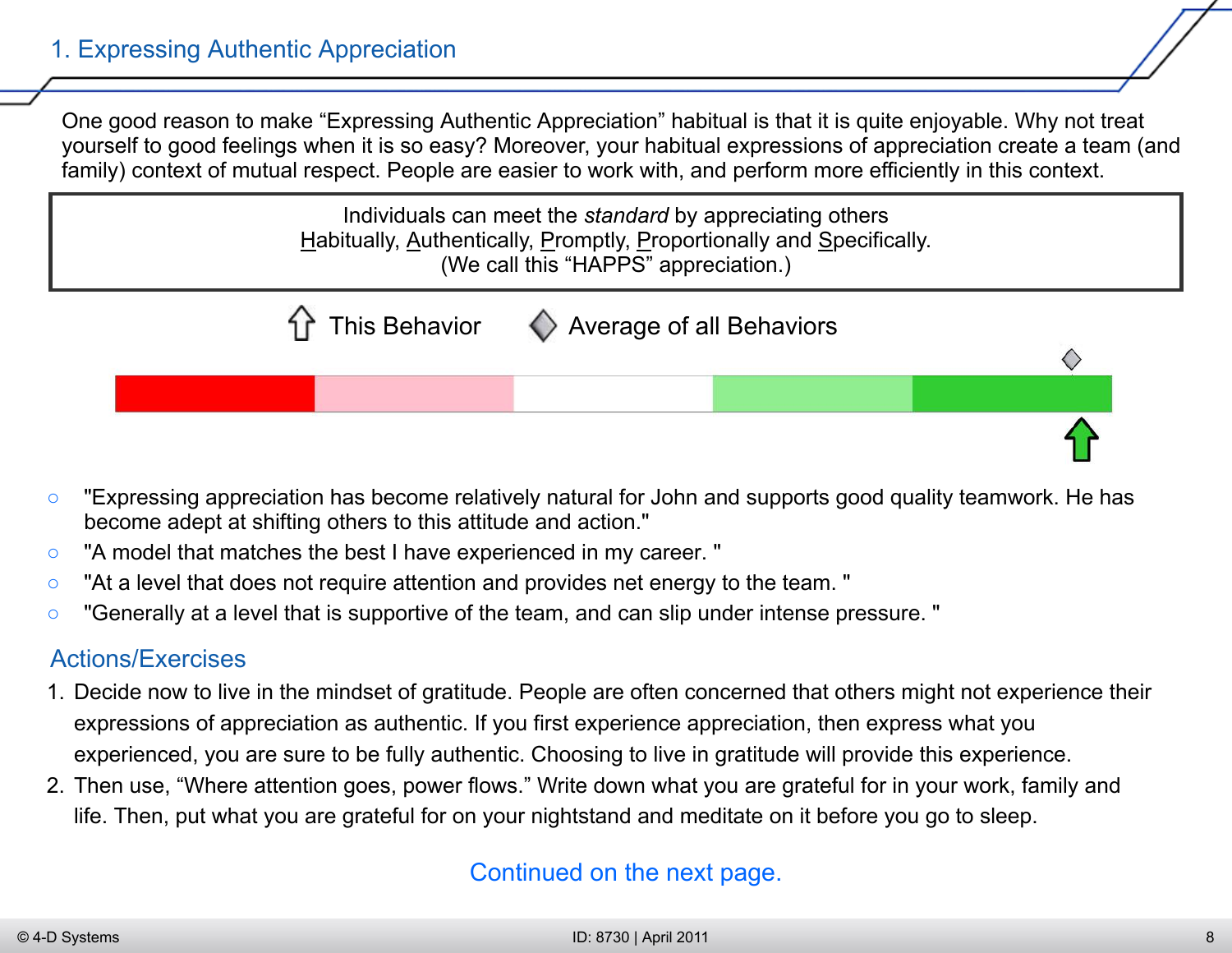3. Look for opportunities to express appreciation for people you work with and live with. If you live in gratitude, opportunities will surely appear. Then, notice how good expressing appreciation makes your feel. This provides your motivation to continue.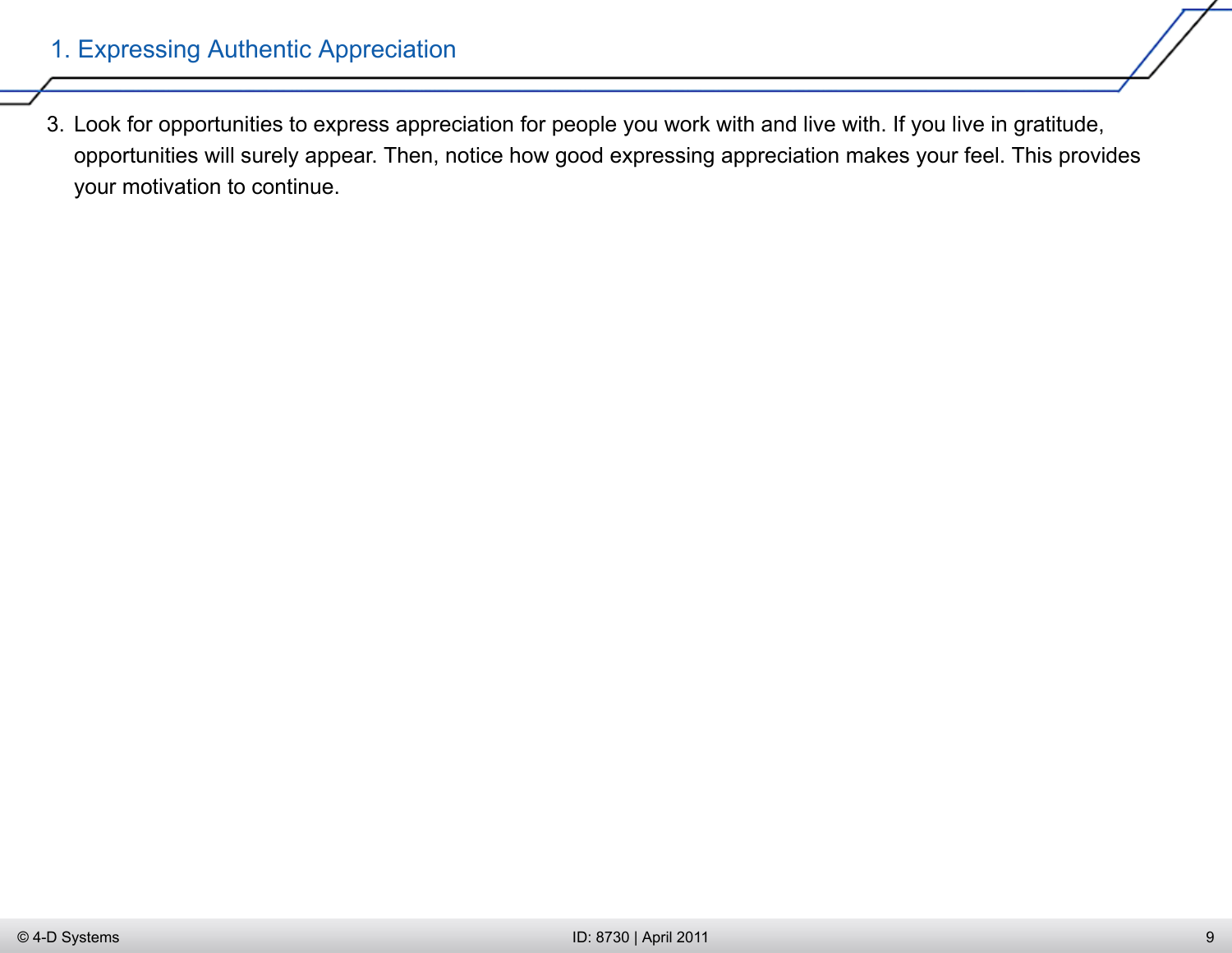#### 2. Addressing Shared Interests

If we could place one saying on every desk it might be, "People do things for their reasons not ours." When you address interests you share with others, you make the reasons the same. Your payoff is improved relationships at work and in your family. It is usual in the workplace for conflict to develop across organizational interfaces. You can reduce this conflict making the Shared Interests inquiry, "What do they want that I can want for them also?"

Individuals can meet the *standard* by addressing the interests they share with others, especially when conflict inhibits performance.



No assessor comments were submitted for this behavior.

#### Actions/Exercises

Our three-day workshops include a Shared Interests exercise (PowerPoint slides are at www.NASAteambuilding.com) that powerfully reduces cross-organizational conflict. We suggest you:

- 1. Ask your 4-D Network Provider to conduct the (about 2 hours) Shared Interests exercise; or
- 2. Read the "Shared Interests" chapter in How NASA Builds Teams, then download and study the relevant slides and perform the exercise for your team(s).
- 3. Then, we suggest that you conduct the same exercise with your family to enhance harmony and communications.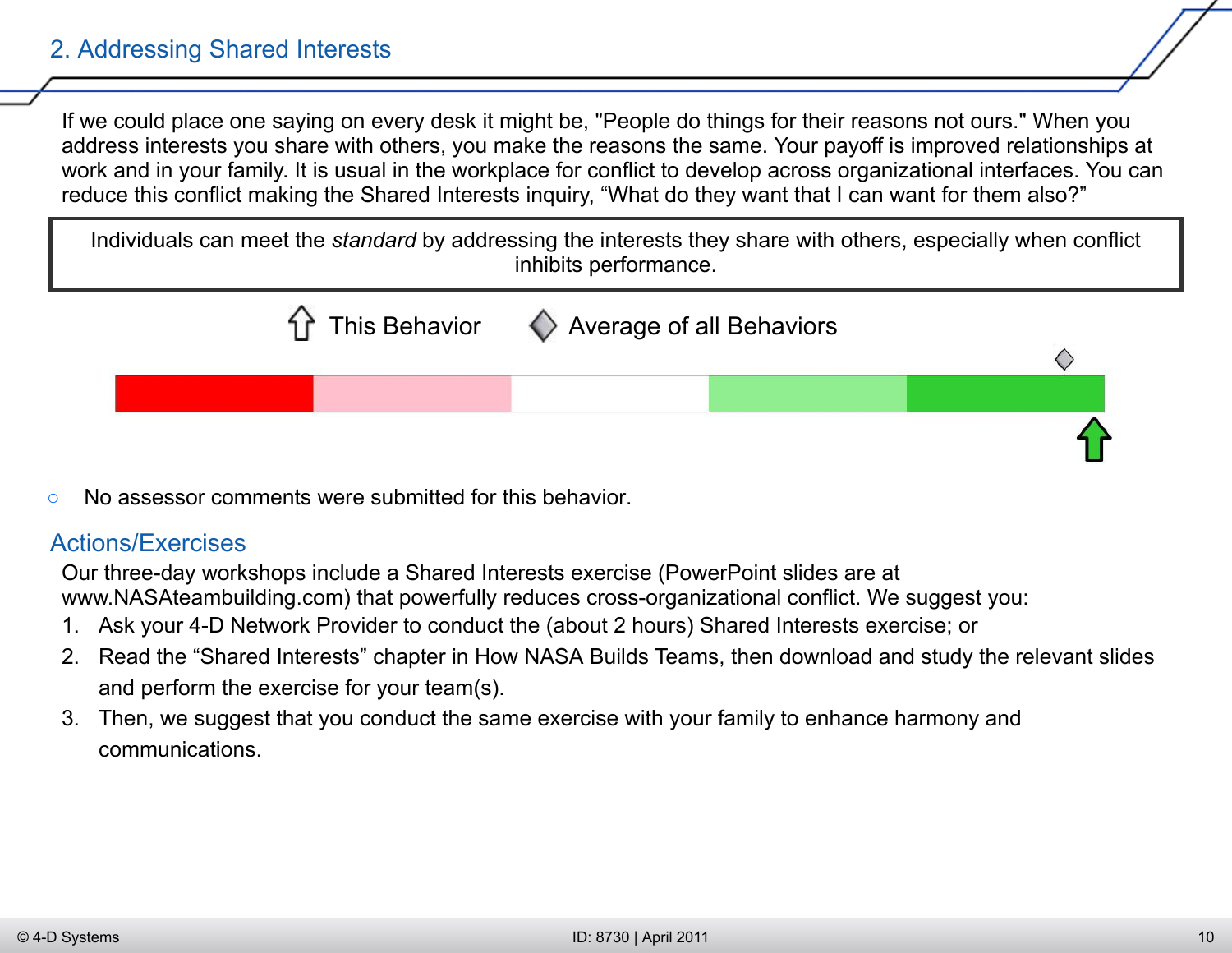## 3. Appropriately Including Others

If you fail to provide people the information, power, or rewards they believe they are entitled to, they may feel excluded. Then, they likely become angry, even if this was not intentional on your part. Then, they may "act-out" their anger at you, or your teammates, making work unpleasant and reducing productivity. In contrast, over-inclusion, as in inviting people to nonessential meetings or sending unnecessary e-mails wastes peoples' time. Moreover, it may suggest that productivity is not important to you.

Individuals can meet the *standard* by appropriately sharing power, information, and recognition, and avoiding wasteful over-inclusions.



No assessor comments were submitted for this behavior.

#### Actions/Exercises

- 1. Select one of your under-inclusions that may trouble your colleagues, and improve it. Do you adequately disseminate important information to others? Do you adequately delegate authority to others, so they can perform optimally? Do you thoughtfully include others in rewards, including your appreciation?
- 2. Then, select one of your over-inclusions that waste your colleagues' time and improve it. Do you over-invite people to meetings, when circulating meeting records with brief notes and action items after would suffice? Do you send long e-mails when you could place the essence of your message in the subject line? Do you over-use "reply-all" in e-mails, needlessly stuffing your colleagues' in-box?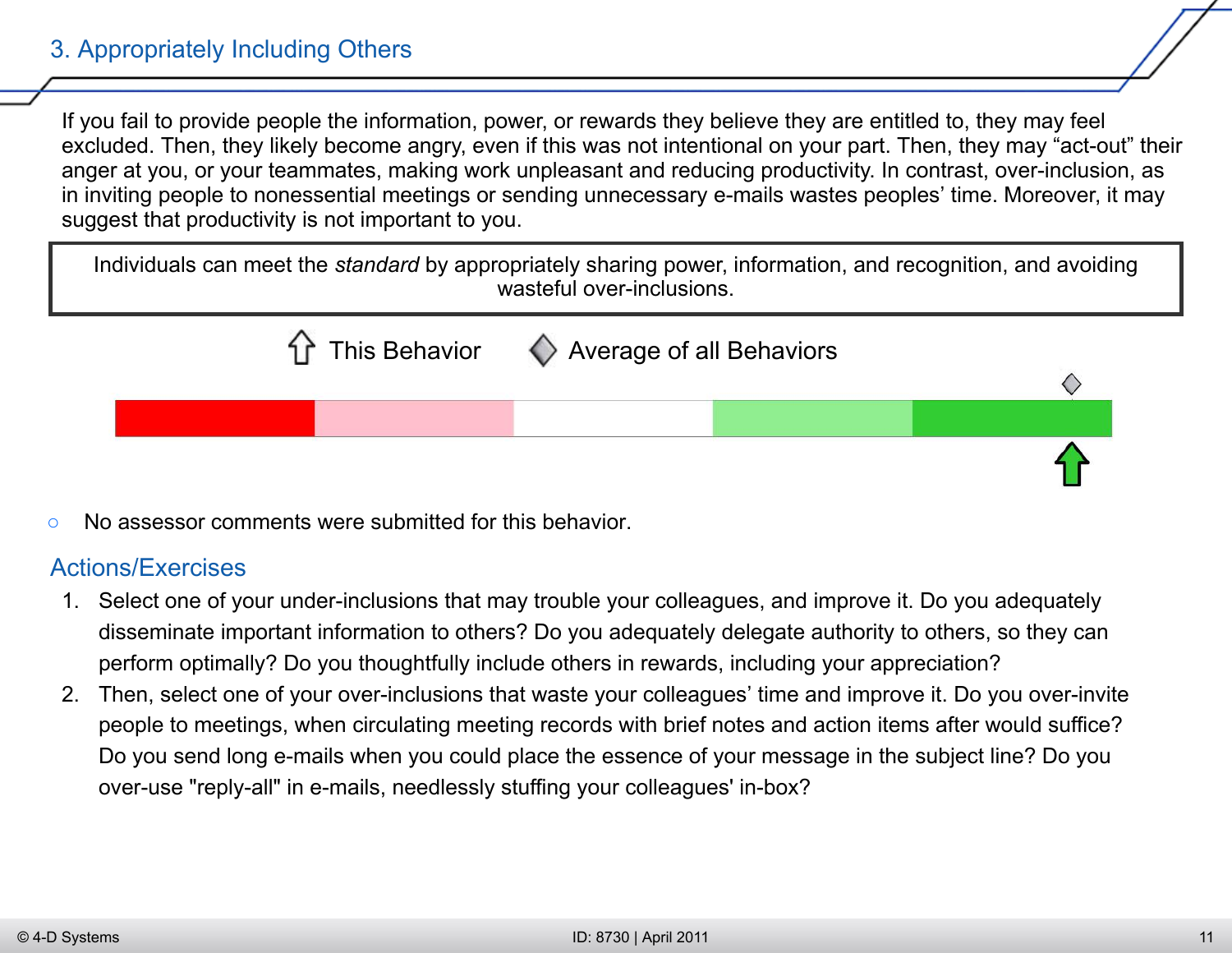## 4. Keeping All Agreements

It is essential to your success that others perceive you and your teammates as fully trustworthy. One very simple behavior demonstrates your integrity and trustworthiness to others – how rigorously you keep all your agreements.

Individuals can meet the *standard* by only entering agreements they can keep, then rigorously keeping these agreements, while renegotiating problematic agreements before they break them.



No assessor comments were submitted for this behavior.

#### Actions/Exercises

- 1. Decide now that will live in integrity, rigorously keeping all your agreements. When you make this "mindsetshift" you increasingly notice when you are entering agreements, and be more careful to only enter those you can keep.
- 2. Pick an agreement that you find difficult to keep, for example, arriving on time for meetings to improve. (Of course, remove structural lateness, scheduling your meetings with perhaps 15 free minutes between them.)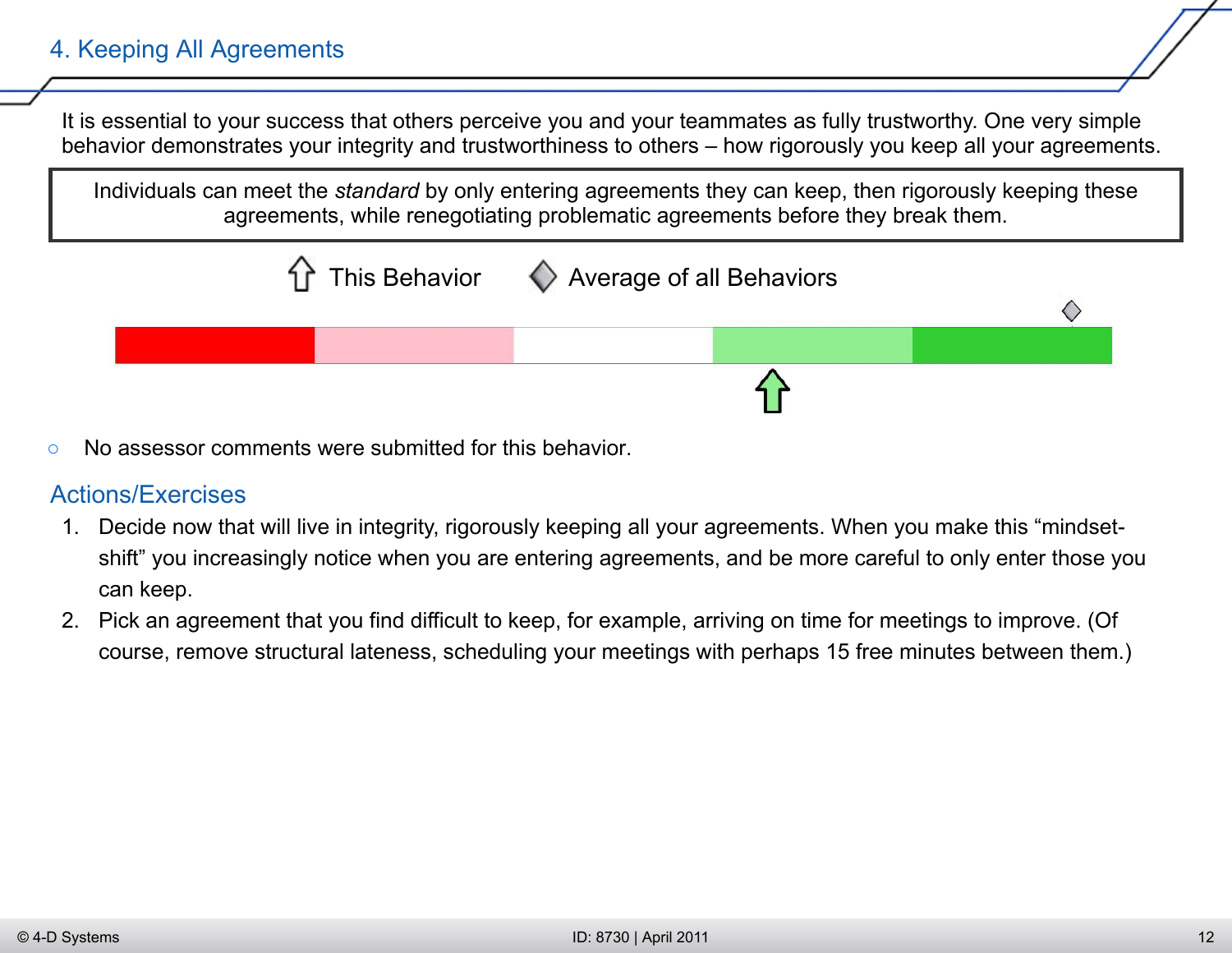It is very natural for people to ignore unpleasant realities. Confronting unpleasant realities requires willingness and discipline. Unfortunately, the truth of such realities is the foundation for all creativity. Absent reality, useful creativity is unlikely.

Individuals can meet the *standard* by holding optimistic mind-sets, while fully embracing unpleasant realities, and then advocating appealing and credible future outcomes.



○ No assessor comments were submitted for this behavior.

#### Actions/Exercises

This is a "thought-experiment" that you might try (It worked for Intel's CEO, Andy Grove to save the company). One of the limits to creativity is distancing yourself from your past actions. If you have a work issue, try imagining that you have been fired because you did not creatively address the problem. Then imagine that you are the person hired to replace you. With the freedom of release from your past, acknowledge the uncomfortable reality and create the previously invisible solution.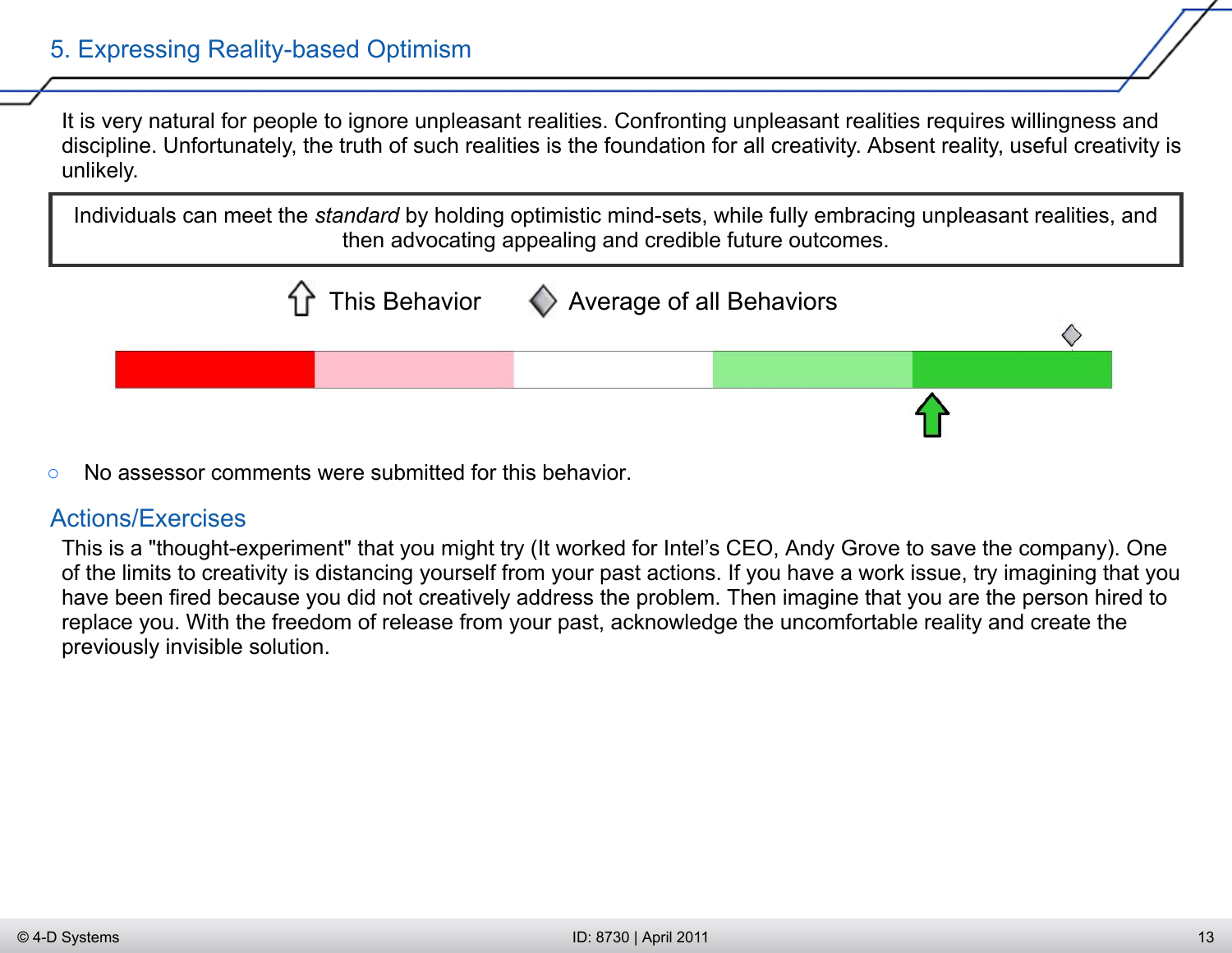Identifying the Outcomes that you care most deeply about allows you to focus your energy on what really matters to you. Moreover, 100% Commitment alters your perception, "magically" revealing the means to realizing the Outcome.

Individuals can meet the *standard* by demonstrating 100% commitment to realizing their essential Outcomes.



No assessor comments were submitted for this behavior.

#### Actions/Exercises

This behavior is rooted in deep introspection. You are examining nothing less than the meaning and purposes of your life. Write responses to the following:

- 1. What Outcomes you care most deeply about for your family, work and life?
- 2. How much Commitment (focus and passion) do you bring to each of these Outcomes?
- 3. What would you like to have as the highlight of your obituary?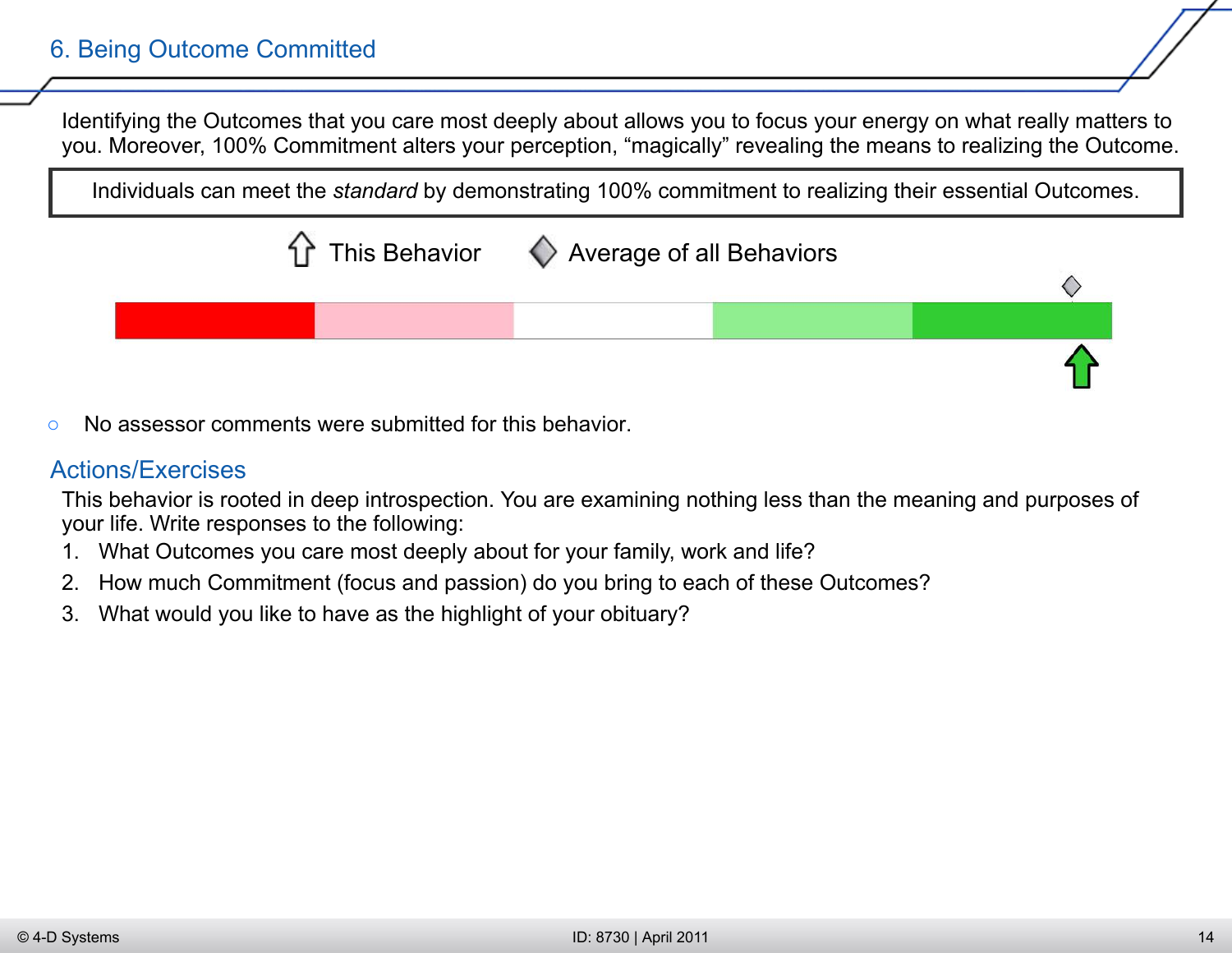## 7. Resisting Blaming or Complaining

Many of us have habits of blaming or complaining, originating from a time of true helplessness, childhood. These are dangerous habits. Blaming can take you into the "drama state" of "Blamer." The Blamer's assignment of responsibility for the "mess" is both certain and wrong. Thus, they are unable to address the real cause of their difficulty. Complaining can take you into "Victim" state. The Victim concludes that the situation is hopeless, and chooses helplessness, abandoning their ability to take action. Finally, these drama states feel lousy.

Individuals can meet the *standard* by avoiding blaming or complaining, and being intolerant of blaming or complaining by others.



No assessor comments were submitted for this behavior.

#### Actions/Exercises

- 1. Your first step is to see if you can use "feeling lousy" to detect your drama states, particularly the Blamer and Victim, and then exit them.
- 2. If these drama states are life-long habits, you may be unable to notice them. They are, of course, obvious to others. Therefore, if you want to reduce your susceptibility to drama, ask a colleague (or several of your teammates) to support you by (gently) noticing and naming your drama states as they arise.
- 3. Our coaches have track-records of great success rectifying this behavior. If you have access to a (certified) coach, engage with them.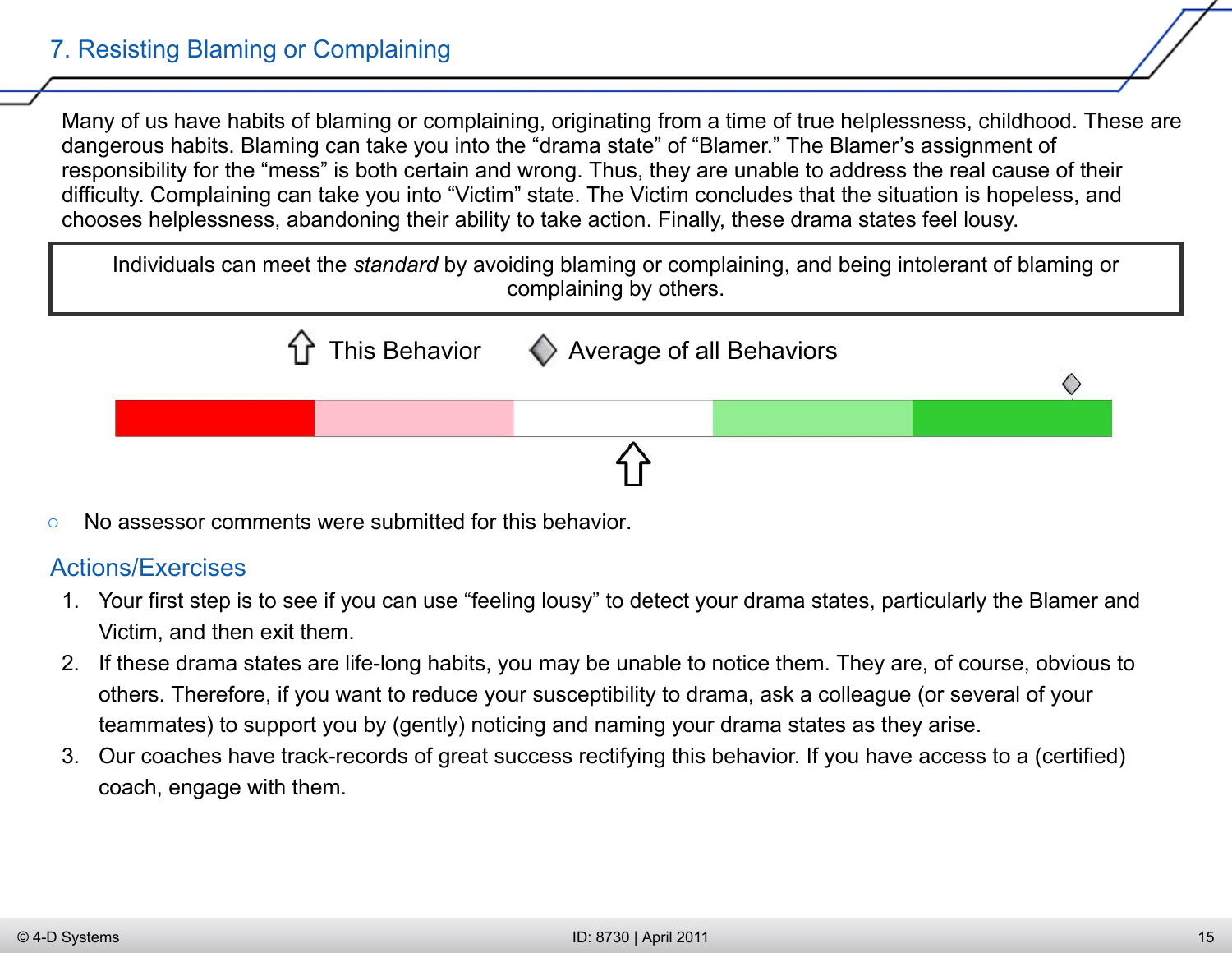## 8. Clarifying Roles, Accountability and Authority

As we worked with teams over the years, helping them clarify their RAAs, an important finding emerged. Accountability trumps everything. If you and others are not clear about the results you are Accountable to produce, any success you realize is pure chance. This is not OK.

Individuals can meet the *standard* by defining and communicating their RAAs to the people who need to understand and/or approve them.



○ No assessor comments were submitted for this behavior.

#### Actions/Exercises

This is one of the easier behaviors to improve/master.

- 1. Download the Workshop Workbook from www.NASAteambuilding.com and print the "RAA worksheet" at the end.
- 2. Fill out the worksheet, then
- 3. Discuss your RAAs with your supervisor, obtaining his or her approval. You will likely see a significantly higher score for this behavior in your next reassessment.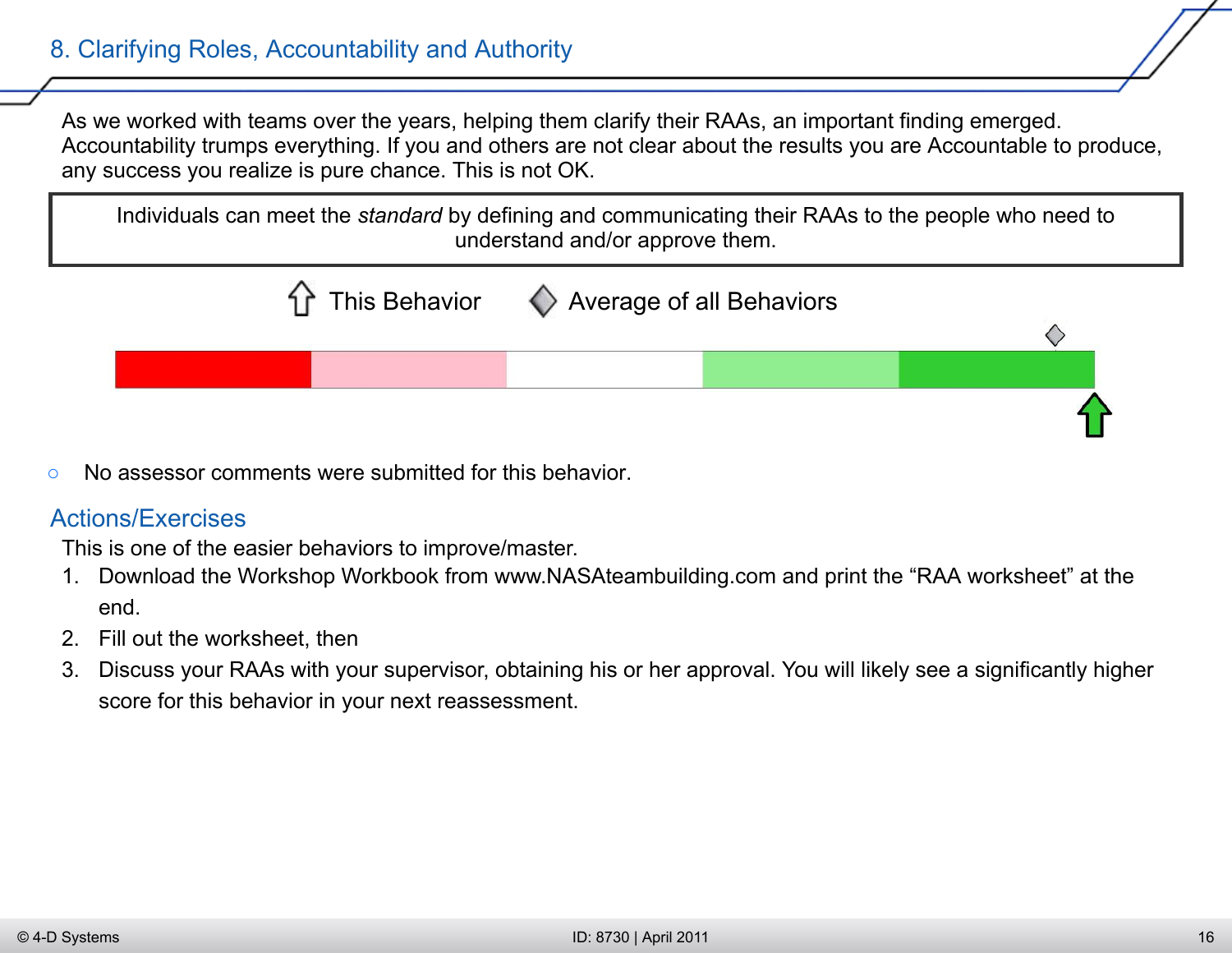"What attributes of John do you most admire?"

- "He is open, transparent, and very trustworthy. He looks out for others and has genuine interest and compassion for others. He wants to see others grow. And he is humble. "
- "He's a team builder. He pulls people together and allows free discussion. He's also decisive, while being open to opinion. "
- "Enthusiasm, responsiveness, experience, realism "
- "Approachability, willingness to listen, treats people as equals. "
- "John is smart but humble. I think he is a "people person" and strives to be inclusive and to make people comfortable in all situations. "
- "Hard work, honesty, straight forward approach to problem solving "
- "He's a cheerful guy and is a straight shooter. He doesn't spin answers he gives you, when work related. "
- "Competent, easy going, for the most part inclusive. Willing to listen "
- "John is honest, hard working, and most of all does things for the right reasons and for the good of the organization and the people he works with. He is not someone who is "in it for me." He is very dedicated and he is also up front with the staff. You know that what he tells you is what he believes. He does not play games. "
- "Commitment to positive change "
- "John has great technical depth. He is very transparent and wants people to speak their mind. He also gets mad when he needs to. Great guy to work for."

## Actions/Exercises

These comments are an excellent source of self-appreciation material. Edit the comments to improve the grammar and consistency. You might place this document in an upper desk drawer. Then, read it to enhance your "glad-group" emotions, energizing you during difficult times.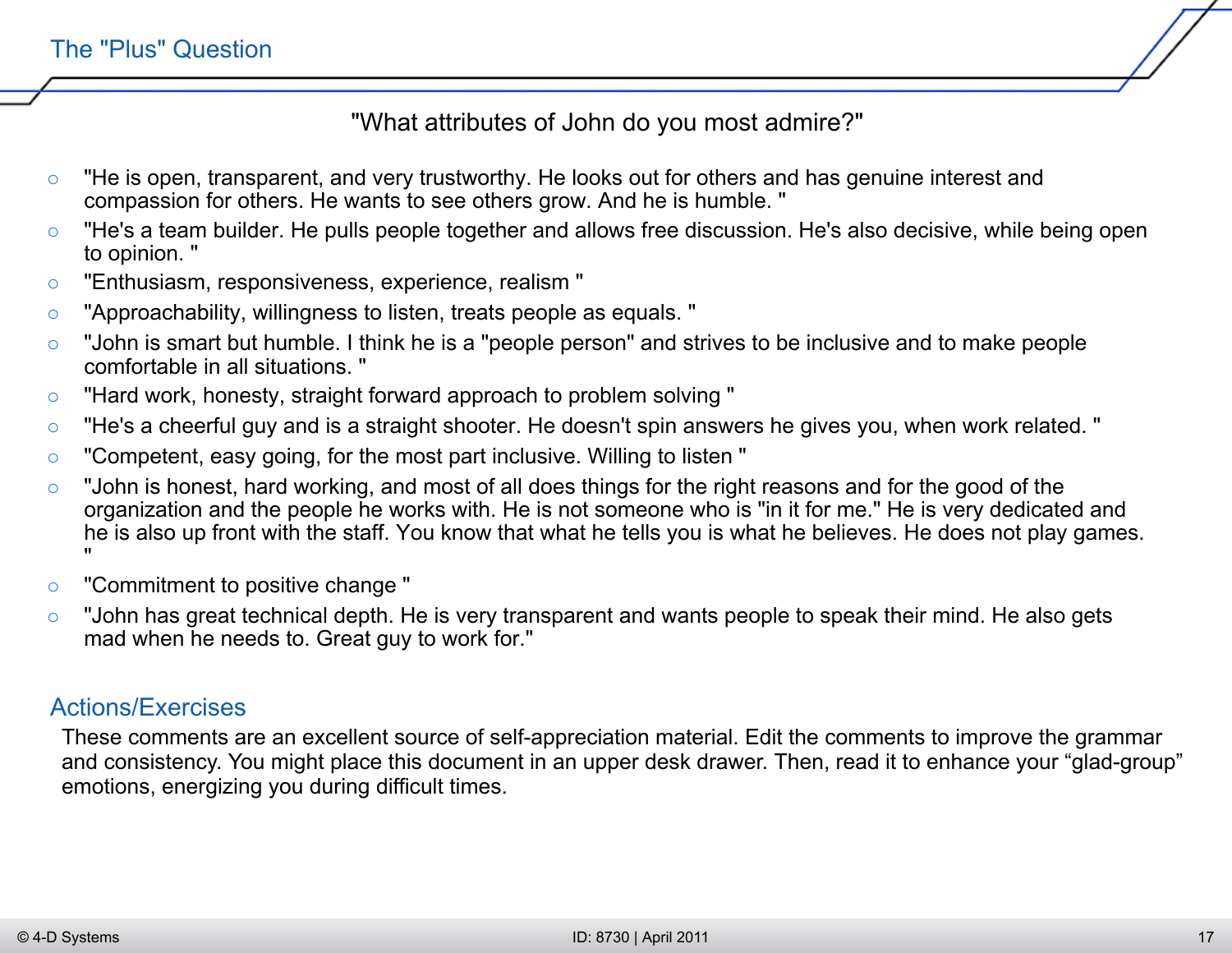"How could John be more effective?"

- "Attention to details in executing strategic plans; effectively utilizing and including his support staff "
- "Deliberate more (but not too much more) before making decisions. Be less tactical and more strategic. "
- "Work with the team to see if a solution is possible given the current constraints. He is doing this but he needs to keep working and showing the team that there might be a high risk solution available. "
- "Needs to more effectively communicate when he will or will not participate in an activity i.e. meeting. If he's sent an email, there's usually a good reason, so a quick reply / acknowledgement would be helpful, even if the acknowledgement is that this is not a topic he plans to weigh in on. That way someone isn't waiting on a response that may never come. "
- "I don't know that John could be more effective, because I think he is totally effective in his job. "
- "On occasion, John dives in to preaching. It "flares up" when he gets angry about a topic. In most instances, the preach doesn't add value to the conversation. He could convey his opinion or position without the need to drive it in through his preaching. "
- "When starting an effort and asking someone to help resolve an issue, slip out of your shoes into others. Ask the questions: What do you think they know? How can I get them up to speed? What pitfalls do they need to understand to be successful?"

#### Actions/Exercises

These comments provide an excellent source of effectiveness-enhancing action items. One reason these action items are so potent is that they are customized for you.

You might find it useful to select both action items you can complete by yourself, and requests that you will make of others. Note: An action-item has three components: a designated responsible individual; a statement of work; and a due-date.